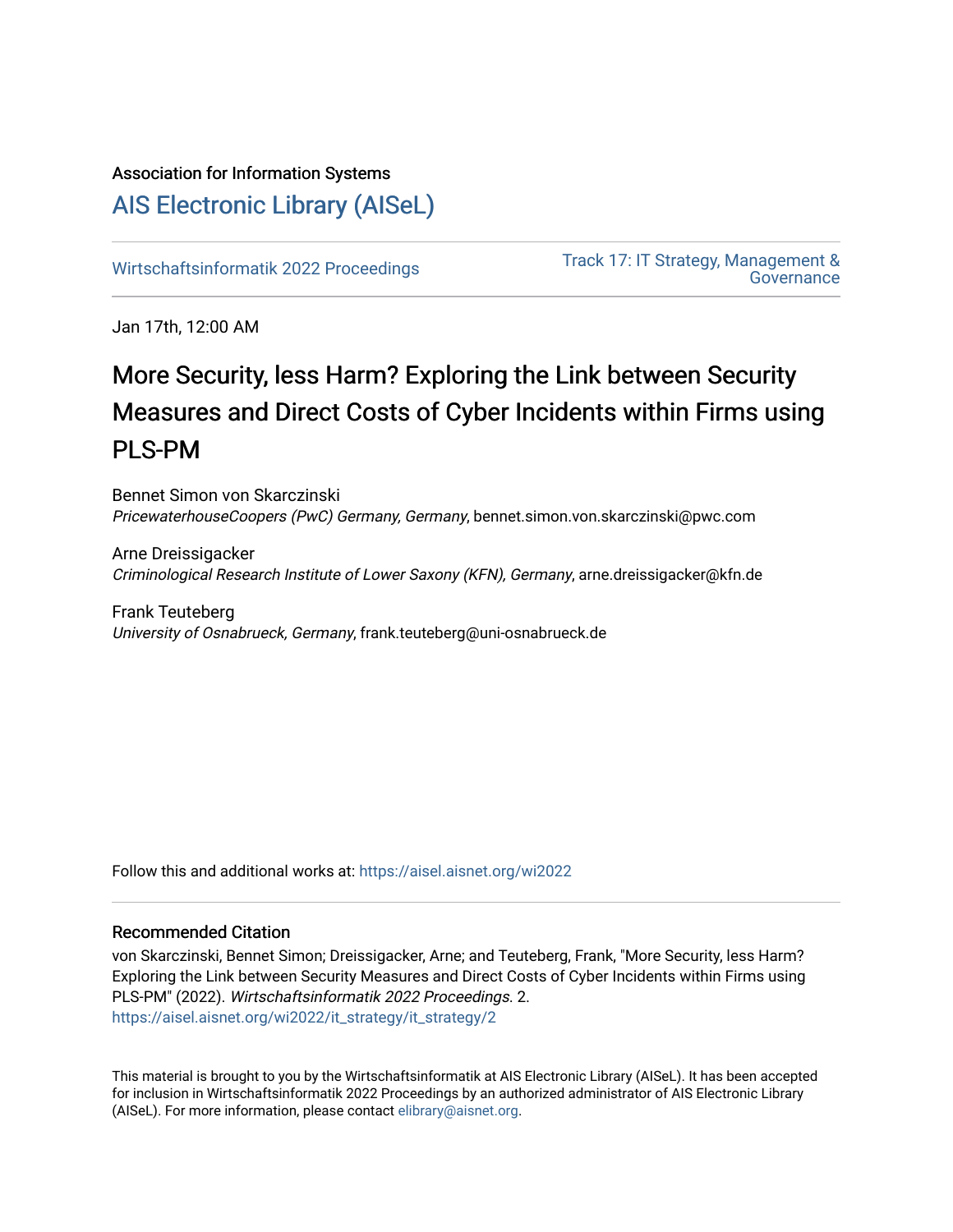## **More Security, less Harm? Exploring the Link between Security Measures and Direct Costs of Cyber Incidents within Firms using PLS-PM**

Bennet Simon von Skarczinski<sup>1</sup>, Arne Dreissigacker<sup>2</sup>, and Frank Teuteberg<sup>3</sup>

<sup>1</sup> PricewaterhouseCoopers (PwC), Hanover, Germany bennet.simon.von.skarczinski@pwc.com <sup>2</sup> Criminological Research Institute of Lower Saxony (KFN), Hanover, Germany arne.dreissigacker@kfn.de <sup>3</sup> University of Osnabrueck, Osnabrueck, Germany frank.teuteberg@uni-osnabrueck.de

**Abstract.** As one of the first articles to empirically explore the direct costs of cyber incidents, our research provides novel and significant insights into the structural links between cyber incidents, exposure, and security within firms, as well as the related technical consequences. We employ an explorative approach, which is based on the causal information/cyber risk models proposed by Cohen et al. and Woods & Böhme, as well as PLS-modeling to analyze data from 493 firms that have incurred direct costs from their most severe cyber incident in the last 12 months. These data are part of a larger dataset, based on a representative and stratified random sample of 5,000 organizations that participated in a survey in 2018/19. Based on our model, we discuss the results and derive implications that are highly relevant to the alignment of IT (security) strategy and management. Furthermore, we identify gaps to be assessed in future research.

**Keywords:** IT-security investment, cybercrime losses, impact of data breaches

#### **1 Introduction**

Reports of severe repercussions resulting from cyber attacks against firms, such as the shutdown of the US colonial pipeline in May 2021 [1] or a ransomware attack forcing 800 Swedish Coop grocery stores to close in July 2021 [2], are regularly discussed within the media. However, research has thus far produced little or conflicting evidence on how firm-based interventions, such as IT-security investments, can reduce cyber risks [3]. In fact, a recent literature review came to the conclusion that even after ten years of cyber analyses, we have learned little about cyber incidents and their financial costs, which could lead to 'perceptions that cyber risk is more art than science' [3]. Although there is a growing body of information security (IS) research, such research has mostly been limited to either conceptual papers, analytical modeling, or purely economic perspectives, while empirical analyses in this domain have predominantly focused on individuals, staff, and compliance behavior [4]. Empirical IS research

17th International Conference on Wirtschaftsinformatik, February 2022, Nürnberg, Germany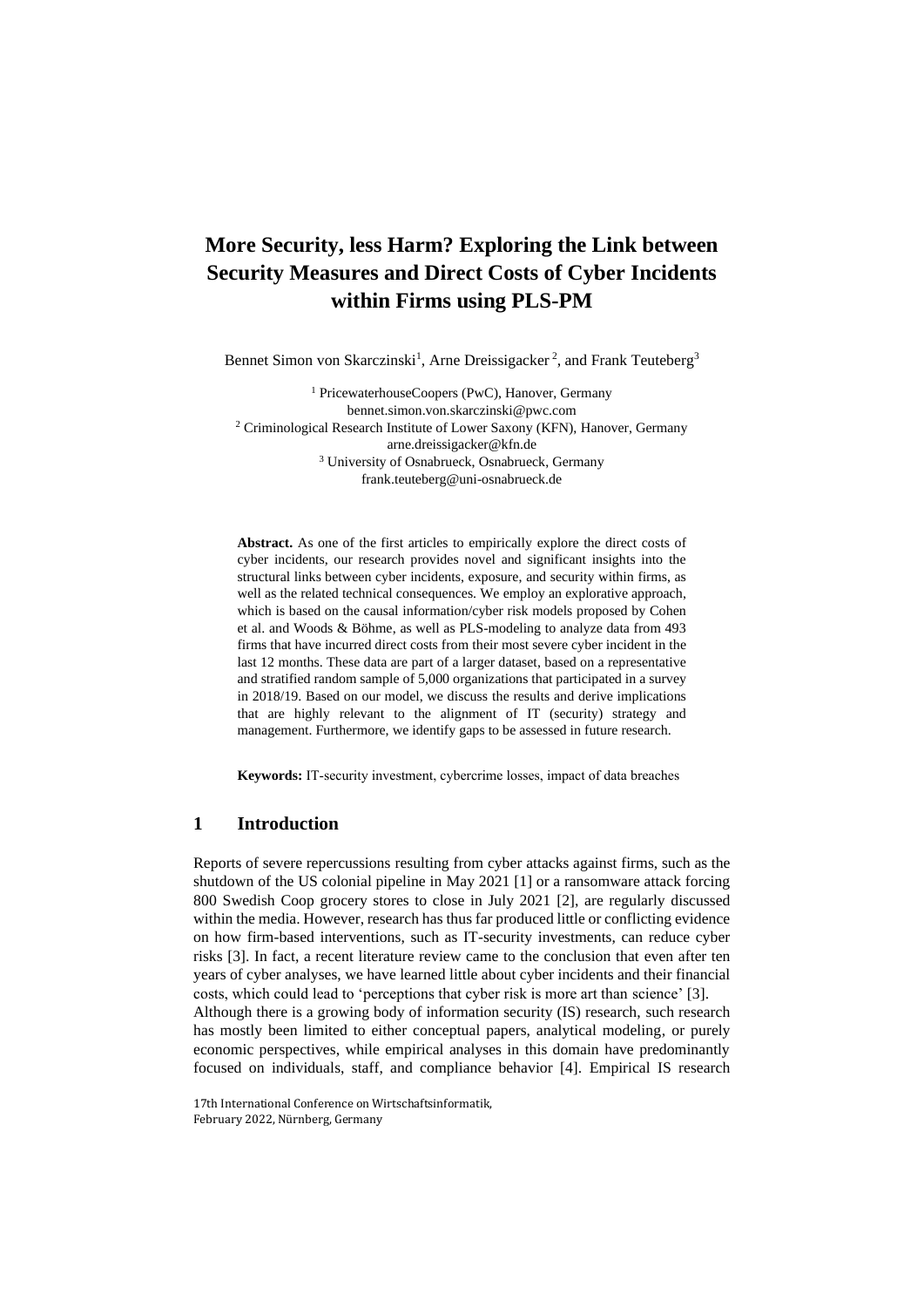focusing on security interventions and harm on an organizational level, however, is rare [3, 5, 6]. Regarding the negative consequences of cyber incidents, such as financial costs and the causal relationships behind them, the literature cites a particularly great need for research [3, 7–9]. Very few researchers have directly linked security attempts to harm outcomes, included potential confounding variables in their research designs, or controlled for firm characteristics [3]. Of the studies that have done this [7, 10–17], none have focused on the financial costs of cyber incidents for individual organizations. Studies that, on the other hand, have focused on the costs of cyber incidents within firms have produced evidence on the distribution, magnitude, and frequency of costs, but have neglected explanations for the mechanisms behind them [18–28]. Policymakers, insurance companies, and firms ultimately have a great interest in models that can explain the cost of cyber incidents [17]. The importance of determining the costs of cyber incidents is based on the assumption that corporate information security management (ISM) is subject to the principle of economic efficiency, which demands a balance between the costs and benefits of IS [29–33]. Without knowing which drivers determine the costs of cyber incidents, it is difficult for organizations to operate an efficient ISM. Against this background, we pose our research question **(RQ):**

#### *How can the direct costs of a cyber incident be explained with regard to existing firm characteristics and implemented security measures?*

Challenges relating to research on cyber risk and harm repeatedly refer to a) the difficulty of accessing reliable data [9, 34–37], and b) the lack of a consistent theoretical foundation for the phenomenon [8, 35, 38].

In the context of a government-funded research project to improve IS within German firms, we conducted a large-scale interview study with 5,000 firms across all industries in 2018/2019. Due to our ability to access this data, which included questions on firm characteristics, victimization experiences, and negative outcomes of incidents, we are able overcome difficulty a). Our choice to employ an explorative approach, which is based on the cyber risk cause and effect models proposed by Cohen's et al. (1998) [39] and Woods & Böhme (2021) [3], is based on our use of secondary data, as well as the lack of guidance provided by distinct cyber theories. The aim of our paper is to use an explorative approach to uncover initial relationships between firm characteristics, security measures, and the costs of cyber incidents, which can then, by future research, be examined in more detail using suitable theories and specially collected data.

A suitable statistical technique for exploratory research relating to artifacts in design science is partial least squares path modelling (PLS-PM) [40–43]. PLS-PM is a method used to analyze "high-dimensional data in a low-structure environment" [40], which is already established in IS research and has developed into a "full-fledged" analysis method in recent years [40, 44, 45]. Furthermore, PLS-PM is an appropriate tool in cases where the structural model is complex and includes many constructs, the research includes financial ratios or similar types of data artifacts, and/or the research is based on secondary data that lacks comprehensive measurement theory [42].

To answer our research question, our paper is structured as follows. Section 2 describes the terminological and conceptual foundations used within our article. Our research model, including the data used and the operationalization of our measurement and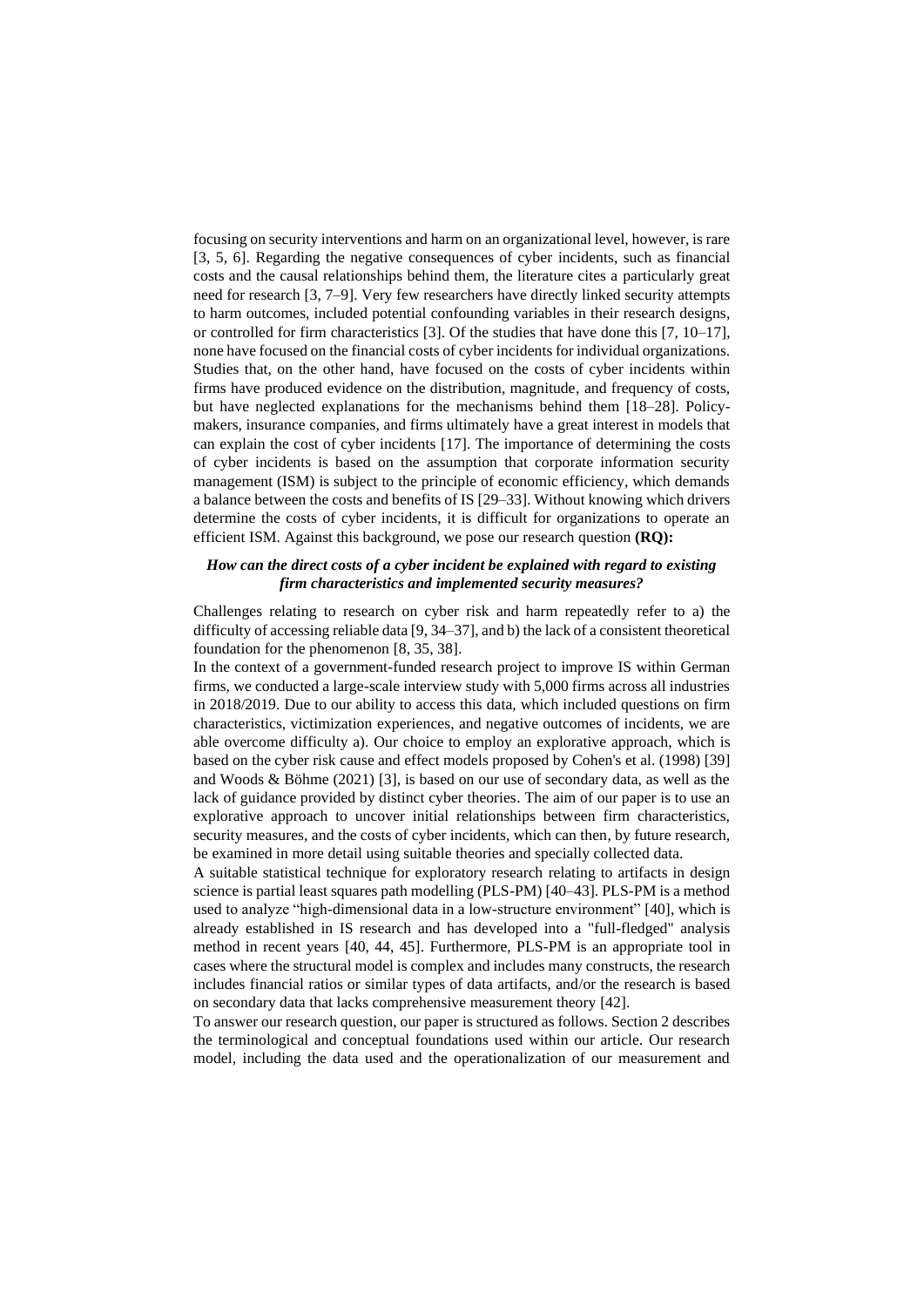structural model, is presented in section 3. Section 4 reports our results and addresses the quality criteria and the model fit. A discussion of what the exploratory findings imply, and the requirements of future research can be found in section 5. Finally, we outline limitations in section 6 and conclude our article in section 7.

#### **2 Conceptual foundations**

In this section, we describe our terminological and conceptual foundations.

**Information security (IS)** Our basic assumption is that an internal or external threat initiates a cyber attack, which is either stopped by a security measure/control (in this case, remaining an IS/cyber event) or leads to an IS/cyber incident by exploiting a vulnerability, which thus causes consequences for an organization. We define cyber attacks, which lead to cyber incidents, as intentional attacks against firms that disrupt, disable, destroy, or maliciously control a computing environment/ infrastructure; destroy the integrity of the data, or steal controlled information [46]. The objectives of information security, confidentiality, integrity and availability, for systems, data, and processes are thus no longer guaranteed [47].

**Search for related literature & theory** To structure the analysis of our secondary data, we used existing literature reviews (i.e., Eling (2020) [35], Eling & Schnell (2016) [48], Anderson et al. (2019) [49], Dreissigacker et al. (2020) [50], and Woods & Böhme 2021 [3]) to scan for articles that empirically or theoretically explained 'direct costs', 'losses', or more generally 'harm of cyber incidents' and 'data breaches' in relation to organizations. In addition to a backward and forward search, we conducted a Google Scholar search using the above search terms to identify additional literature. Since the articles that our search identified did not include cyber theories that suited our research field, which confirms the theory gap that has already been identified by others [8, 35, 38], we screened all theories provided in the information systems research wiki [51]. However, we did not find any holistic approaches that explained cyber harm, costs, or risk on an organizational level. Instead, the recently introduced causal model by Woods & Böhme [3], which explains cyber risk outcomes, seems to be the best available approach to conceptually support our research question.

**IS cause-effect model** Cohen et al.'s (1998) cause-and-effect model of attacks on information systems asserts that "causes (also called threats) use mechanisms (also called attacks) to produce effects (also called consequences)", while "protective mechanisms (also called defenses) are used to mitigate harm by acting to limit the causes, mechanisms, or effects" [39]. Cohen et al. specify potential individual threats, attacks, consequences, and defenses, but fail to articulate possible latent variables and discuss these in relation to existing literature. More than 20 years later, Woods & Böhme introduced a causal model that also follows this logic, but additionally includes the concept of security exposure and discusses latent variables.<sup>1</sup> Within their high-level

<sup>&</sup>lt;sup>1</sup> In their more detailed causal model, Woods & Böhme also differentiate between preventative and reactive security, as well as surface and asset exposure, embracing the construct compromise. Given that our secondary dataset is unable to differentiate between these constructs, we do not explain the concept in more detail.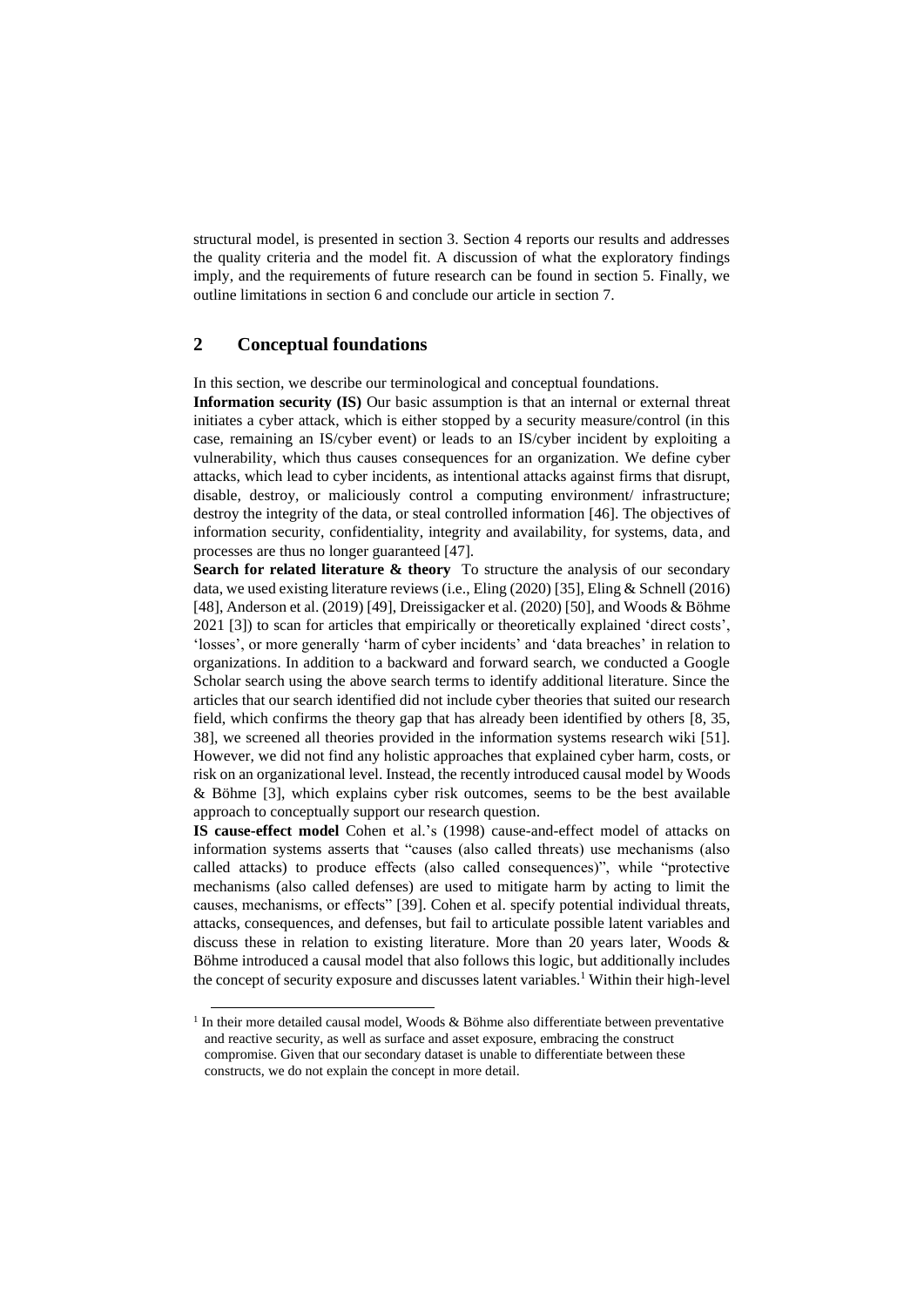causal model of cyber risks, they assume that 'threats' to the IS of organizations, expressed by different threat levels, is the only condition required for 'harm' to occur [3]. As a third construct, 'security' moderates the relationship between threat and harm, insofar that more security leads to less expected harm. The fourth construct 'exposure' indicates that more vectors can be used to intrude systems and more assets can be compromised, leading to exposure amplifying the effect that threat has on harm [3]. To analyze the harm resulting from cyber incidents, the authors describe several indicators to operationalize these four latent constructs and describe additional relevant variables, which should be included in regression models to minimize effects of confounding factors. In the next section, we derive these, as well as other indicators and variables from the literature to the extent that our secondary data permits.

#### **3 Research approach and model**

This section describes our research approach, including the data used, as well as the description and derivation of our measurement and structural model.

**Survey data** We use data based on a representative and stratified random sample of 5,000 firms, which was conducted within the context of a government-funded initiative to improve IS in German firms. The stratified sample included 1,190 firms with 10-49 employees, 1,181 firms with 50-99 employees, 1,120 firms with 100-249 employees, 1,005 firms with 250-499 employees, and 504 large firms with more than 500 employees. Our sample thereby indicates a focus on small and medium enterprises (SME). The dataset accounts for the 18 official German WZ08 industry classifications, which allows for international comparison.

From August 2018 to January 2019, computer-assisted telephone interviews (CATI) were carried out with mainly IT/IS managers (69.8%) and board members (23.5%) working for firms with more than nine employees. Participants were asked about risk perceptions, detected cyber-incidents within the last 12 months, existing organizational and technical IS measures, as well as demographic characteristics of the firms. Further descriptions of the sample, the survey procedure, data quality and pretesting measures, as well as the questionnaire used can be found in the official research report [50, 52].



A detailed section of the questionnaire referred to the most severe incident experienced by firms within the last 12 months. Firms that reported a most severe incident were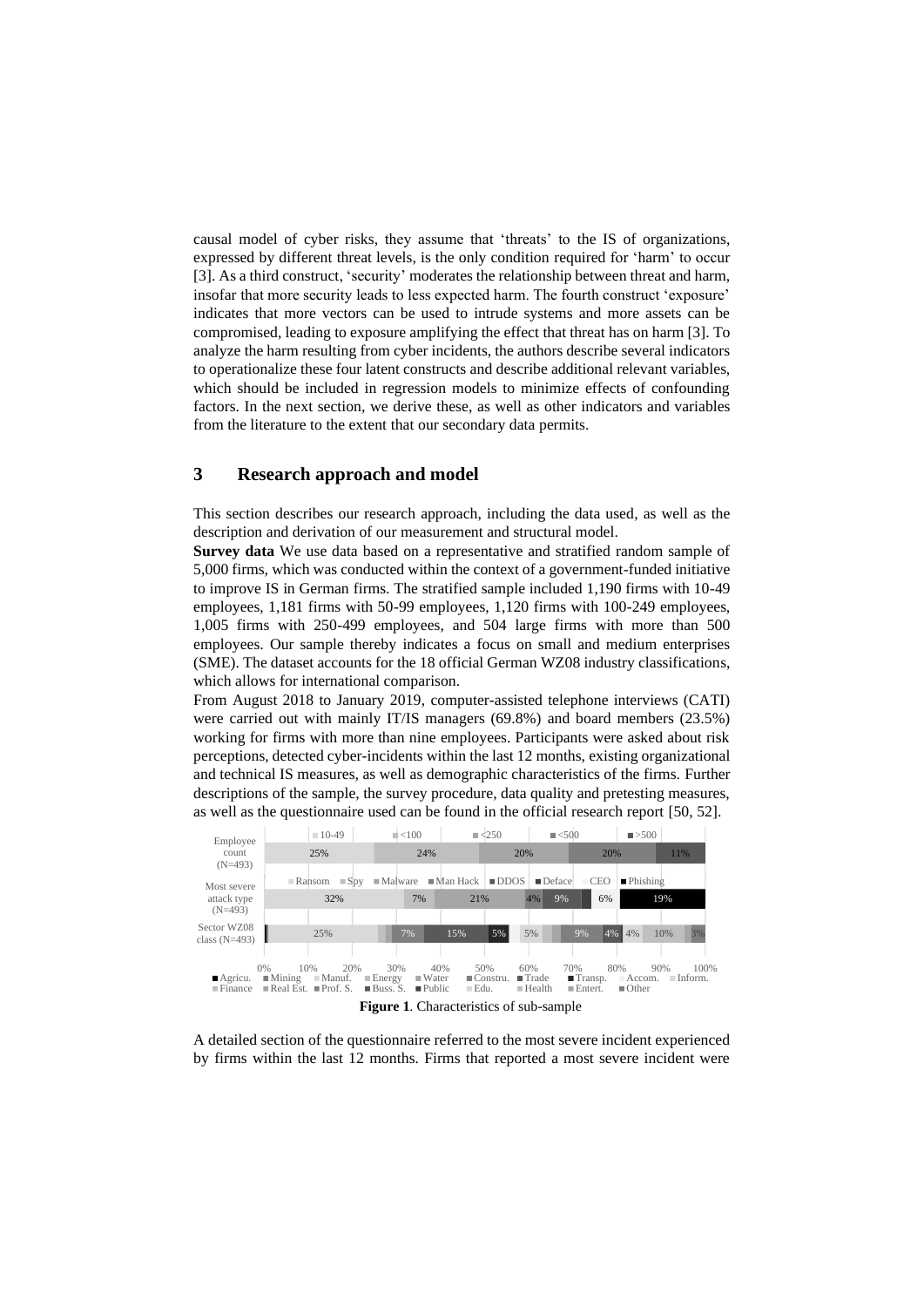particularly asked about system downtimes and direct costs. This fact, combined with the decision to not impute missing data, led to a strong reduction in the number of observations due to the listwise-deletion approach employed within the PLS regression. Of the 5,000 firms that were surveyed, 2,004 (40%) reported experiencing a most severe cyber incident in the last 12 months. Of those, 996 firms reported actual costs in EUR. The observations remaining in the main model, following the listwise deletion of missing values, were reduced to 493 (Figure 1).

**PLS-PM** As stated in our introduction, PLS-PM is an appropriate tool to explore complex empirical models. Such structural equation modeling can simultaneously estimate and test causal relationships between multiple independent and dependent variables [53]. PLS-PM models consist of two main components: i) the measurement model (also referred to as the outer model), which defines the relationships between a construct and its observed indicators (also referred to as manifest variables or single indicators), and ii) the structural model (also referred to as the inner model), which defines the relationships between the constructs [44]. Since our research design accounts for both emergent and latent variables, PLS-PM is well suited and can leverage its full capacities [40].

**Constructs within the structural model** Following Occam's Razor, the high-level causal model described is lean and reduced to the bare minimum but has relatively little explanatory power at this level. Therefore, it is important to operationalize the constructs at a lower level of abstraction, whilst also ensuring that the model remains streamlined. Since IS is a highly complex subject area, which does not only depend on technology but also strongly on organizational aspects and human behavior [4, 54], these aspects should be considered within the research design. Despite the challenge of operationalizing IS, self-reported indicators have successfully shown to explain IS outcomes [3, 10, 55]. However, in order to eliminate potential confounding variables, it is important to include relevant independent variables within the research design [3, 40], which of course entails a certain number of variables and their relationships.



**Figure 2.** Structural model

The corresponding items and constructs from the secondary dataset were assigned in line with the threat-exposuresecurity-harm causal chain, outlined in section 2. This mapping was based on two rounds of feedback from relevant industry and academia experts, who accompanied our associated research project [50], and the integration of available literature. Figure 2 illustrates our structural model, whose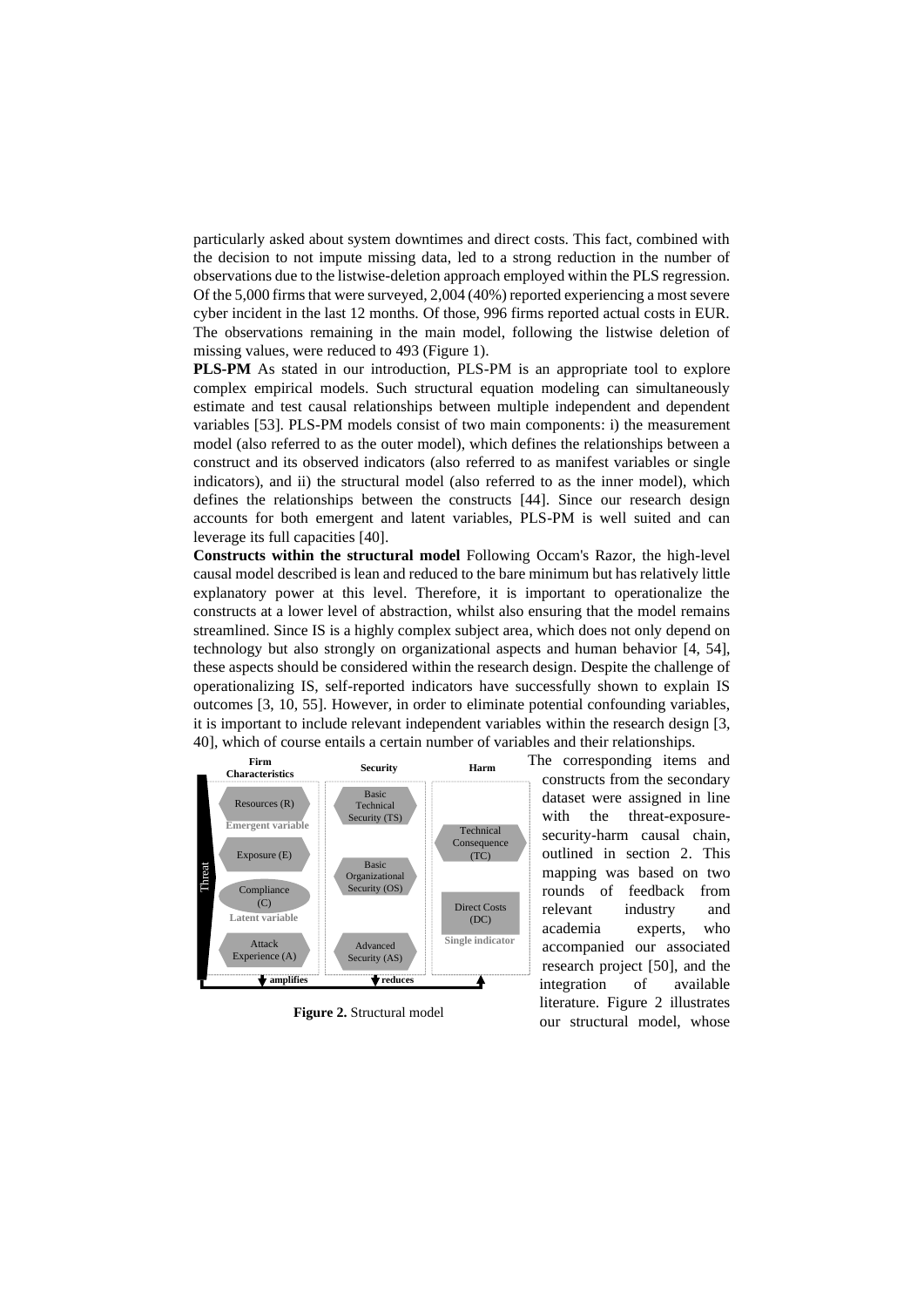constructs we derive below. The corresponding indicators are summarized in the results section (Table 1).

**Threats** Since the dataset cannot provide sufficient exogenous threat level items, we rely on the threat level being implicit in the firm characteristics. **Resources (R)** The availability of technological, financial, and human resources constitutes an important aspect within the implementation of security solutions [4, 56]. Human resources are required for the adoption and maintenance of technical and organizational IS measures, while financial resources determine whether an organization can afford such IS measures [57]. Besides the 'IT-budget', we therefore consider the amount of 'IT staff' as a relevant indicator for the emergent 'resources' variable. Moreover, we regard the size of a firm, measured in 'employee classes', as a relevant determinant for their 'resources' (Table 1), since an organization's size has previously been shown to affect their IS and is commonly used as a control variable in similar research [7, 18, 34, 58]. Thus, we associate 'resources' with all security and harm constructs included within the model. **Exposure (E)** Controlling for other variables, firms baring more complexity (more locations in Germany and abroad, as well as export activity, see indicators E1- E3, Table 1) and thus more surface exposure in terms of higher interconnectedness of systems, processes, and infrastructure, are more vulnerable to cyber attacks [3]. Moreover, firms with more asset exposure (firms providing special products/services or having a special reputation or customer base, E4-E5) are also more prone to the attention of cyber attackers. Furthermore, we assume that rational acting firms with a higher exposure also demonstrate greater protection motivation and thus favor advanced security measures that go beyond basic technical and organizational IS measures [17]. **Compliance (C)** Human behavior is the primary source of IS risk [35]. We consider 'compliance' to be the only latent variable in our model given that it addresses behavior-oriented ratings of individuals, covering the indicators relating to risk awareness and compliance behavior of staff/management, as well as the firms' general IS efforts (Table 1). In this context, management awareness was found to be an significant factor within the adoption of IS measures [59, 60]. Greater compliance and managerial support both indicate that organizations more actively engage in raising IS and are therefore more likely to implement security measures [61]. **Attack Experience (A)** Prior IS research on organizational adoption factors of technology has investigated the experience of firms with IT systems [62]. Details of previous experiences of cyber attacks on IT systems could thus reveal a firm's current process and system deficits, and encourage managers to take additional IS measures to reduce the cyber risk [61], which also relates to organizational learning [37]. In this context, previous IS incidents could raise a firm's perception of protection [63] and thus cause firmsto favor advanced IS measures. In the absence of scales to measure organizational IS [3], we use the selfreported existence of IS measures to operationalize the construct "security". **Basic Technical Security (TS)** is an emergent variable that includes the IT security measures used within our dataset, while **Basic Organizational Security (OS)** includes all security measures, which are mostly concerned with people, processes, and procedures [64]. We label them as basic since the majority of firms have already implemented such measures [27]. In contrast, we combine indicators that, particularly with regard to SMEs, have shown to go beyond fundamental IS measures [65] to **Advanced Security**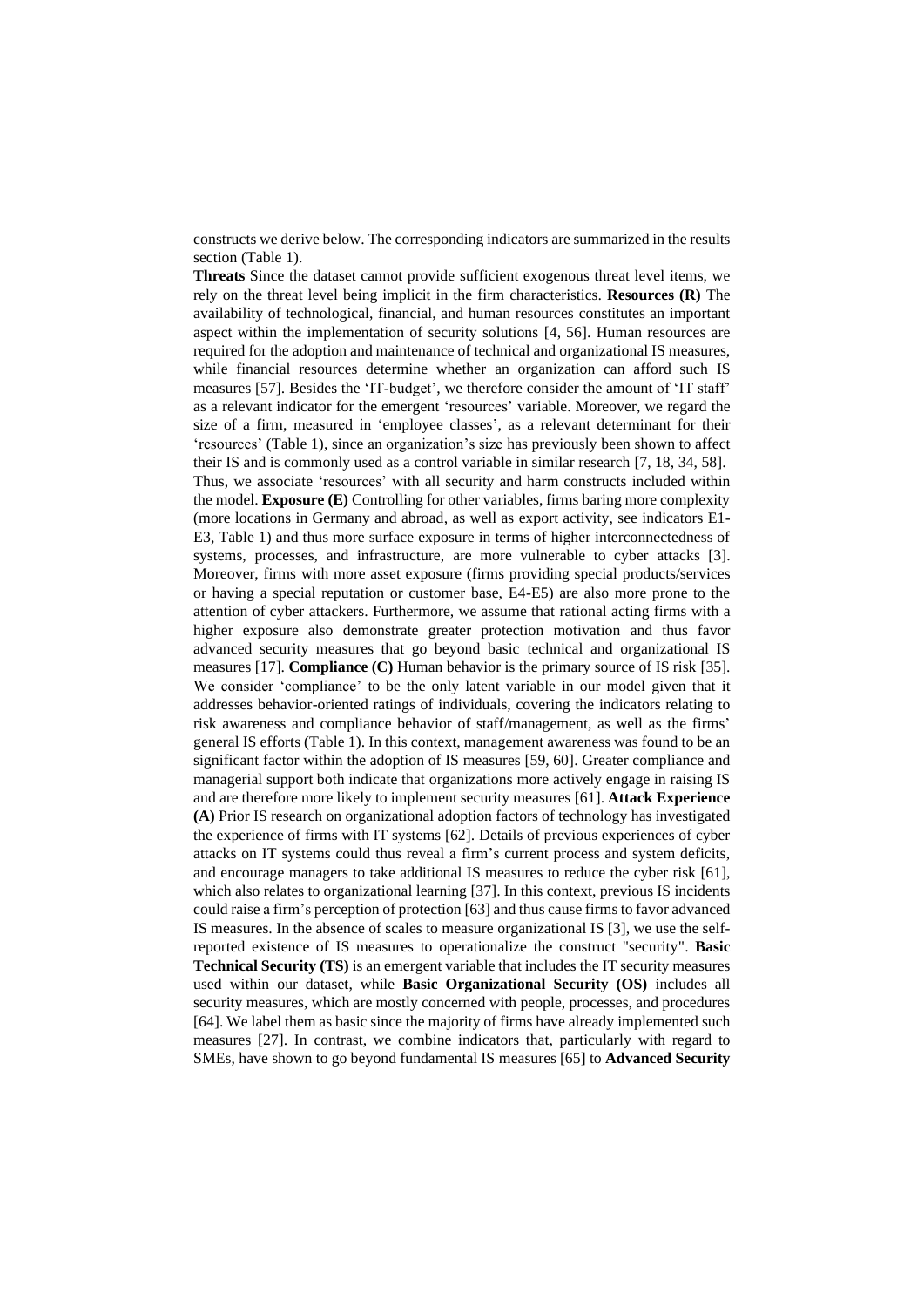**(AS)**. All security constructs in our model are related to harm. A **Technical Consequence (TC)** refers to the amount of eight possible system types (email & communication, order and customer management, accounting and controlling, web presence, banking & trading, warehousing and logistics, production control, other) that were affected by the most severe incident, as well as the total downtime of these system types (in hours). To better manage the very skewed data relating to downtime and direct costs, we used the natural logarithm of the downtime in hours and the estimated direct costs in EUR [40, 66]. The final dependent variable in our model is **Direct Costs (DC)**, which consists of the sum (EUR) of six underlying cost items that are either direct or opportunity costs (1. costs for external advice  $\&$  support; 2. fines  $\&$  compensation payments; 3. drain of financial means; 4. costs for replacement & recovery; 5. defense & investigation / personnel costs; 6. revenue loss / business interruption), estimated by the respondents. The cost types were primarily derived from the established Commercial Victimization Survey of the UK Home Office [67]. Since costs are "unsecured" insofar that this variable includes data from firms that reported at least one cost item, even when another item is reported to be 'unknown' or 'not specified', we cannot prevent an underestimation of costs. The data does not include general operating costs of IS, but incident costs only, and thus focuses on costs occurring as a consequence and costs occurring in response to cybercrime [67]. Costs that are not covered in our research include social, individual, and macroeconomic costs, as well as anticipation and indirect costs (i.e., reputation loss) of incidents.

#### **4 Results**

This section reports on our results and model fit, and is mainly based on the recent PLS guidelines proposed by Benitez et al. 2020 [40]. To calculate our model and to ensure an adequate model fit, we used Adanco 2.2.1. and its broad reporting functionality. **Statistical power** refers to the probability of correctly rejecting the false null hypothesis and thus finding an effect in the sample that is indeed present in the population [68]. According to Cohen's regression power tables, our model requires at least 102 observations, when assuming statistical power of .8, a medium effect size (f2 = .150), and significance level of 5% [40, 69]. Our sample containing 493 observations thus seems more than appropriate. **Estimation** We used Mode B (regression weights)

to estimate emergent constructs and Mode A to estimate latent constructs. Moreover, we set a dominant indicator to dictate the orientation of each construct (Table 1). For statistical inferences, we used bootstrapping with 999 runs. We checked whether the PLS-PM algorithm had properly converged (after 16 iterations) to prevent the occurrence of Heywood cases [70] or a technically invalid estimation [40].

**Assessment of measurement model** To assess the validity of our construct measurement, we report the overall model fit of the saturated model. All recommended discrepancy measures (SRMR (Value: .0452; HI95: .0453); least squares discrepancy  $d_{ULS}$  (Value: 1.078; HI95 1.085); geodesic discrepancy  $d_G$  (Value: .259; HI95 .306)) were below the 95% quantile of their reference distribution (HI95), which thereby provided empirical evidence for the emergent/latent variables included in our model.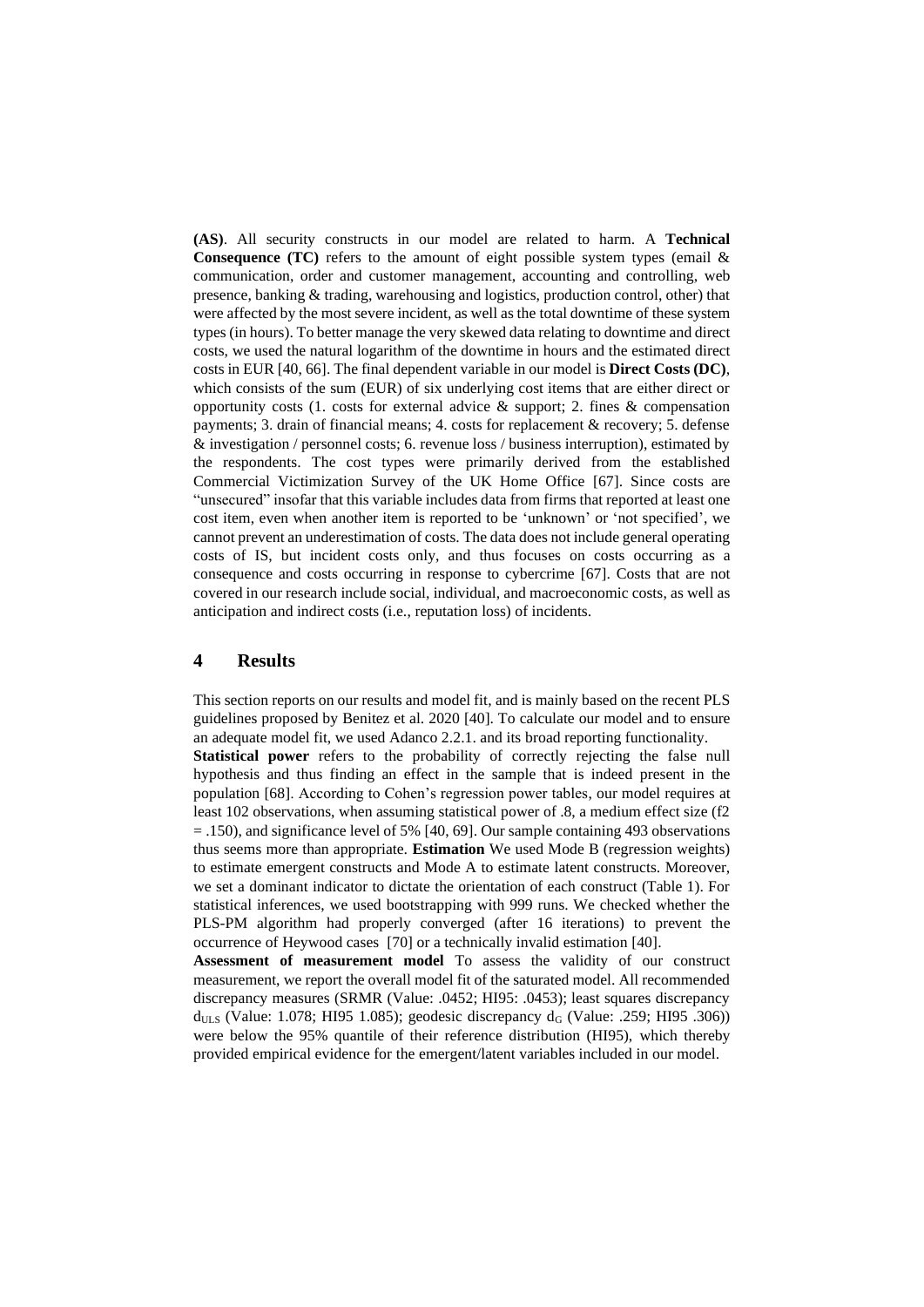Dijkstra-Henseler's rho ( $\rho_A$ : .881), which is used to assess the construct reliability for reflective measurement models, and in our case solely the latent variable "Compliance", is above the recommended threshold of .707 [71]. With reference to the latent variable, convergent validity can be assumed because the extracted measure of the average variance (AVE: .612) is greater than .5 [40, 72]. In terms of indicator reliability for latent variables, it is advisable to have significant (at 5% alpha level) factor loadings that are greater than .707, although slightly lower values are seldom problematic [40]. Except for indicator C2, in which the loading is very slightly below .707, we meet these requirements (Table 1). VIF values [40] for our indicators range from 1.000 to 1.673 and are thus far below the threshold of 5 [73, 74], which indicates that multicollinearity does not pose an issue within our model.

| #               | <b>Indicator</b>                                                                                                        | <b>Span</b>     | Portion or<br>mean (SD) | Loading         | Weight         |
|-----------------|-------------------------------------------------------------------------------------------------------------------------|-----------------|-------------------------|-----------------|----------------|
| $\mathbf{R}1$   | Employee class (10-49; <100; <250; <500;<br>>500                                                                        | $1 - 5$         | 2.8(1.3)                | .924 ***        | $.831***$      |
| R2              | IT-Sec budget last 12 month (in EUR)                                                                                    | $0 - 6m$        | 96k (343k)              | .591***         | $.393**$       |
| R3              | Count IT-Sec staff                                                                                                      | $0 - 150$       | 2.3(8.3)                | .265            | .001           |
| E1              | Export activity $(1 = yes)$                                                                                             | $0 - 1$         | 39.8%                   | .210 $^{\circ}$ | .183           |
| E2              | Count of locations in Germany                                                                                           | $1 - 200$       | 5.5(16,8)               | .598***         | $.622***$      |
| E <sub>3</sub>  | Count of locations abroad                                                                                               | $0 - 280$       | 1.4(14.0)               | .289            | $-.081$        |
| E4              | Special products / processes / services (1=yes)                                                                         | $0 - 1$         | 39.8%                   | $.691***$       | .481**         |
| E <sub>5</sub>  | Special reputation / customer base $(1 = yes)$                                                                          | $0 - 1$         | 53.8%                   | $.671***$       | .419*          |
| ${\bf A1}$      | Count of experienced attacks last 12 months                                                                             | $1 -$<br>3,041  | 106.3<br>(348.9)        | $.636^\circ$    | .317           |
| A2              | Count of experienced attack types last 12<br>months                                                                     | $0 - 7$         | 2.6(1.4)                | .956            | .835           |
| C1              | Risk awareness & compliance of Mgt. (low;<br>rather low; rather high; high)                                             | $1 - 4$         | 3.3(0.7)                | .748***         | $.307***$      |
| C2              | Risk awareness & compliance of staff (low;<br>rather low; rather high; high)                                            | $1 - 4$         | 3.0(0.7)                | $.678***$       | .293***        |
| C <sub>3</sub>  | General IS effort                                                                                                       | $1 - 4$         | 3.2(0.7)                | $.904***$       | $.633***$      |
| TS1             | Password requirements $(1 = yes)$                                                                                       | $0 - 1$         | 84.8%                   | $.514***$       | $.365**$       |
| TS <sub>2</sub> | Individual user rights $(1 = yes)$                                                                                      | $0 - 1$         | 92.3%                   | $.716***$       | .594 ***       |
| TS3             | Regular backups $(1 = yes)$                                                                                             | $0 - 1$         | 98.4%                   | .455***         | .216           |
| TS4             | Separate storage of backups $(1 = yes)$                                                                                 | $0 - 1$         | 93.5%                   | $.397***$       | $.232*$        |
| TS5             | Antivirus software $(1 = yes)$                                                                                          | $0 - 1$         | 98.8%                   | .141            | .033           |
| TS6             | Regular patching $(1 = yes)$                                                                                            | $0 - 1$         | 94.3%                   | .552***         | .333*          |
| TS7             | Firewall (1=yes)                                                                                                        | $0 - 1$         | 98.6%                   | $.122^{\circ}$  | .070           |
| OS1             | Written IS policy (1=yes)                                                                                               | $0 - 1$         | 70.6%                   | $.753***$       | $.292*$        |
| OS <sub>2</sub> | Written emergency plan $(1 = yes)$                                                                                      | $0 - 1$         | 60.9%                   | $.845***$       | .493**         |
| OS3             | Regular compliance checks $(1 = yes)$                                                                                   | $0 - 1$         | 56.4%                   | $.691**$        | .130           |
| OS4             | IS training $(1 = yes)$                                                                                                 | $0 - 1$         | 49.9%                   | $.686***$       | .399*          |
| AS1             | IT security certification $(1 = yes)$                                                                                   | $0 - 1$         | 25.4%                   | .394 ***        | .099           |
| AS <sub>2</sub> | Regular risk assessments/pentests $(1 = yes)$                                                                           | $0 - 1$         | 51.7%                   | $.707***$       | $.428***$      |
| AS3             | IS failure simulations $(1 = yes)$                                                                                      | $0 - 1$         | 30.8%                   | .746***         | .534***        |
| AS4             | Advanced firewall (1=yes)                                                                                               | $0 - 1$         | 71.0%                   | $.629***$       | $.414***$      |
| TC1             | Logarhytmized downtime of systems in hours                                                                              | $0 - 9.4$       | 3.0(1.93)               | .989***         | .914***        |
| TC <sub>2</sub> | Count of failed system types                                                                                            | $0 - 7$         | 2.1(1.2)                | .582***         | $.165*$        |
| DC              | Logarhytmized direct costs of incident in EUR                                                                           | $2.9 -$<br>14.5 | 7.8(1.9)                |                 |                |
| $\rm{IN}$       | Control variable: IT interviewee (1=yes)                                                                                | $0 - 1$         | 67.1%                   |                 | $\blacksquare$ |
|                 | bold = dominant indicator; $^{\circ}p<.10$ , $^{\ast}p<.05$ , $^{\ast\ast}p<.01$ , $^{\ast\ast\ast}p<.001$ , one-tailed |                 |                         |                 |                |

**Table 1.** Indicators of measurement model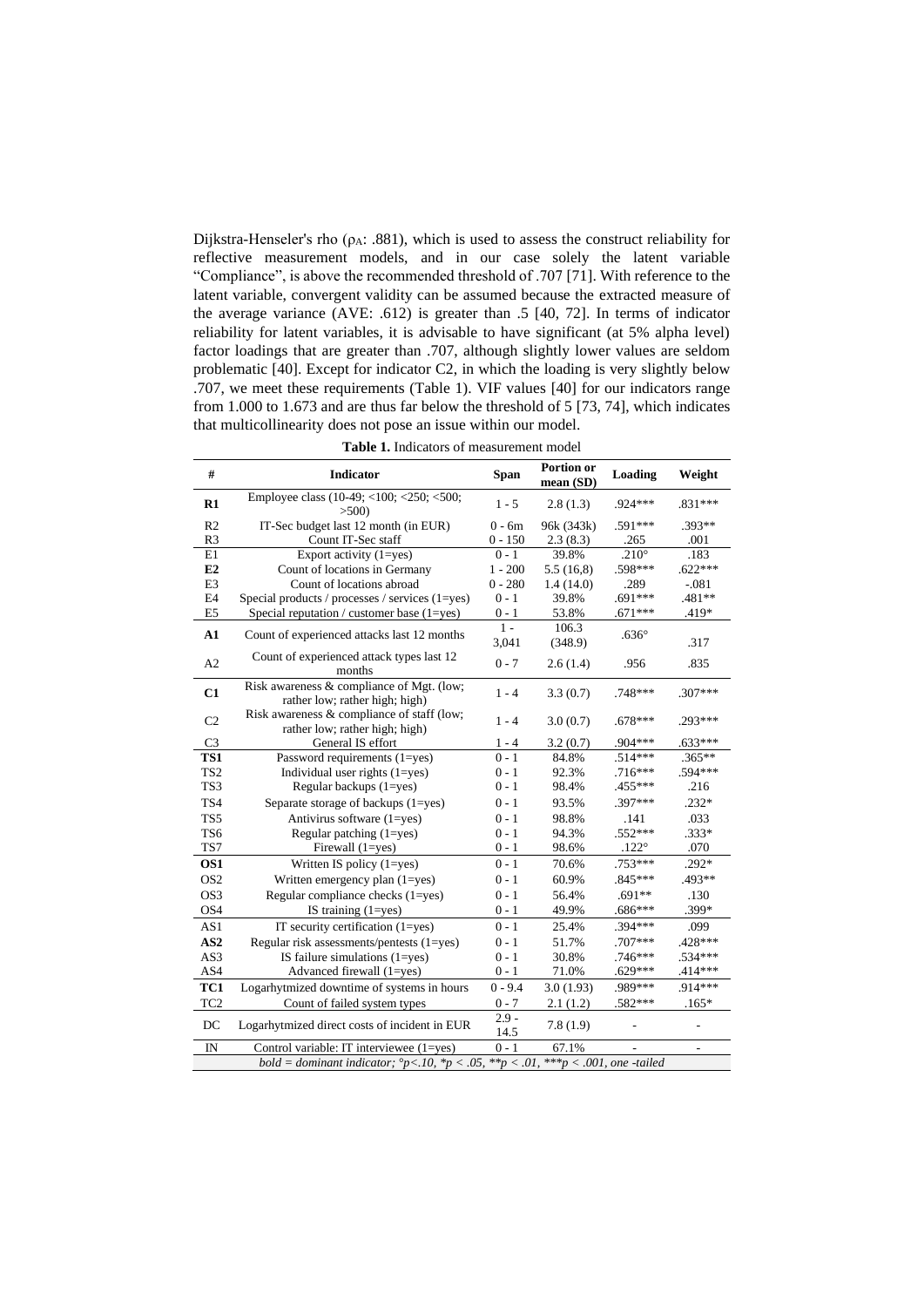Not all loading and weight estimates relating to the latent variables are statistically significant (Table 1), yet we decided to keep these indicators in our model to maintain content validity [40] and prevent, in view of missing appropriate theoretical measurement concepts relating to our emergent variables, a design-to-fit approach.



**Figure 3.** Structural model (N=493); °p<.10, \*p < .05, \*\*p < .01, \*\*\*p < .001, one-tailed

**Assessment of the structural model** Regarding the test of overall fit for the estimated model, which for PLS-PM was only introduced recently [40], the SRMR of .061 was above the HI95 but still below the recommended threshold of .080. The geodesic discrepancy  $(d_G: 322)$  was above the HI95 (.303) but below the HI99 (.365). The path coefficients and corresponding significance levels are shown in Figure 3. The coefficients can be interpreted as "the change in the dependent construct, measured by standard deviations, if an independent construct is increased by one standard deviation while keeping all other explanatory constructs constant (ceteris paribus consideration)" [40]. For instance, whilst controlling for all other variables, increasing the basic technical measures by one standard deviation will increase the technical outcome by .116 standard deviations. Not all paths are significant and three paths, in contrast to the underlying cause-and-effect-model, even show unexpected, though not significant, signs (R→TC; OS→DC; AS→DC). Due to our exploratory research design, we, again, decided to leave the non-significant paths in the model [40]. Possible implications of the path coefficients will be discussed in the next section.<sup>2</sup> Cohen's  $f<sup>2</sup>$  effect sizes between the constructs range from 0 to .209, in which only Technical consequences → Direct costs ( $f^2$ =.209) and Compliance  $\rightarrow$  AdvRes ( $f^2$ =.195) show medium effects,

<sup>&</sup>lt;sup>2</sup> To control for industry and attack type, we analyzed the same model, using the two subsamples including solely manufacturing (N=122) and ransomware (N=162) incidents. While the goodness of fit measures have not deteriorated for the subsamples, both seem to explain more variance, compared to the main model.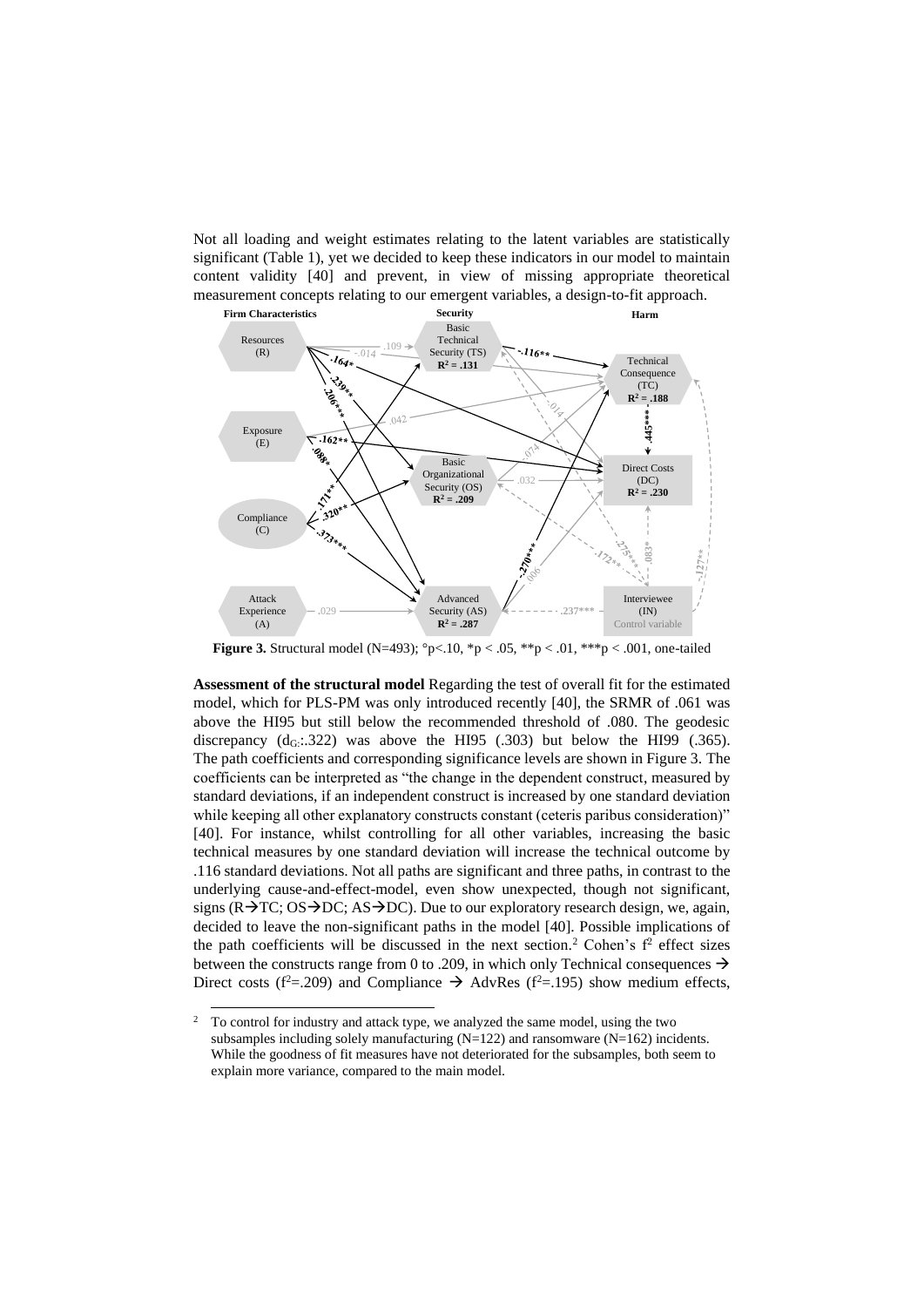whereas all others show either weak or no effects [69]. Benitez et al. explicitly note that it is unusual and unlikely that most constructs will have large effect sizes [40].

As the final measure used for goodness of fit in regression analysis, we report on the coefficient of determination  $(R^2)$ (Figure 3), which lies between 0 and 1, and indicates the proportion of the explained variance in a dependent variable and thus provides an insight into a model's predictive power  $[40, 75, 76]$ . The  $\mathbb{R}^2$  values of our dependent variables range from .131 to .287. Although this could be considered weak, according to more recent PLS-PM guidelines, the expected magnitude of  $\mathbb{R}^2$  depends on how well a phenomenon has been investigated. Since, in our case, the phenomenon has not been investigated particularly well [3], lower values are acceptable [40, 42].

### **5 Discussion**

Based on our research question of how the direct costs of cyber incidents can be explained with regard to existing firm characteristics and security measures, we discuss our key findings and point out implications for academia and practice below.

Initially, the model coefficients show that greater size and resources of a firm are related to more security measures, although the effect for basic technical measures is not significant. This may be due to the fact that the indicators underlying the emergent variable technical consequences show an overall low variance (see Table 1), meaning that many firms have already adopted basis technical measures. Controlling for all other variables in the model, greater size and resources indicate higher direct costs (coeff. .164), a finding which has also been reported by previous research [26, 27].

This perceived contradiction between size, security, and cost may result from the costs of an incident increasing disproportionately with the size of a firm and the accompanying complexity of the IS ecosystem, even though larger firms take increased measures. Moreover, it is possible that either the security constructs need to be measured more accurately (i.e., more accurate maturity and dissemination) or that the security constructs can generally only explain a proportion of the variance, meaning that there may be other potential variables that influence the harm of incidents.

The **first main finding** of our research is that greater resources and greater exposure are independently associated with higher costs of the most severe cyber incident (coefficients .164 and .162, respectively) reported by firms. Surprisingly, no corresponding effects are found with respect to technical consequences, suggesting that firms with greater resources or greater exposure are not more affected by system failures than firms that are less exposed or have fewer resources; merely the subsequent costs of an incident are higher. This is explained, at least in part, by the fact that these firms rely more heavily on advanced measures that are significantly negatively related to technical consequences. For firms with greater resources or exposure, this means that advanced measures are at least able to help reduce the risk of technical consequences and associated costs. However, a greater risk of higher direct costs for these firms remains. Future research should therefore examine the effectiveness and complex interplay of security measures, as well as further differentiate the type of exposure and direct costs, to allow for more detailed conclusions.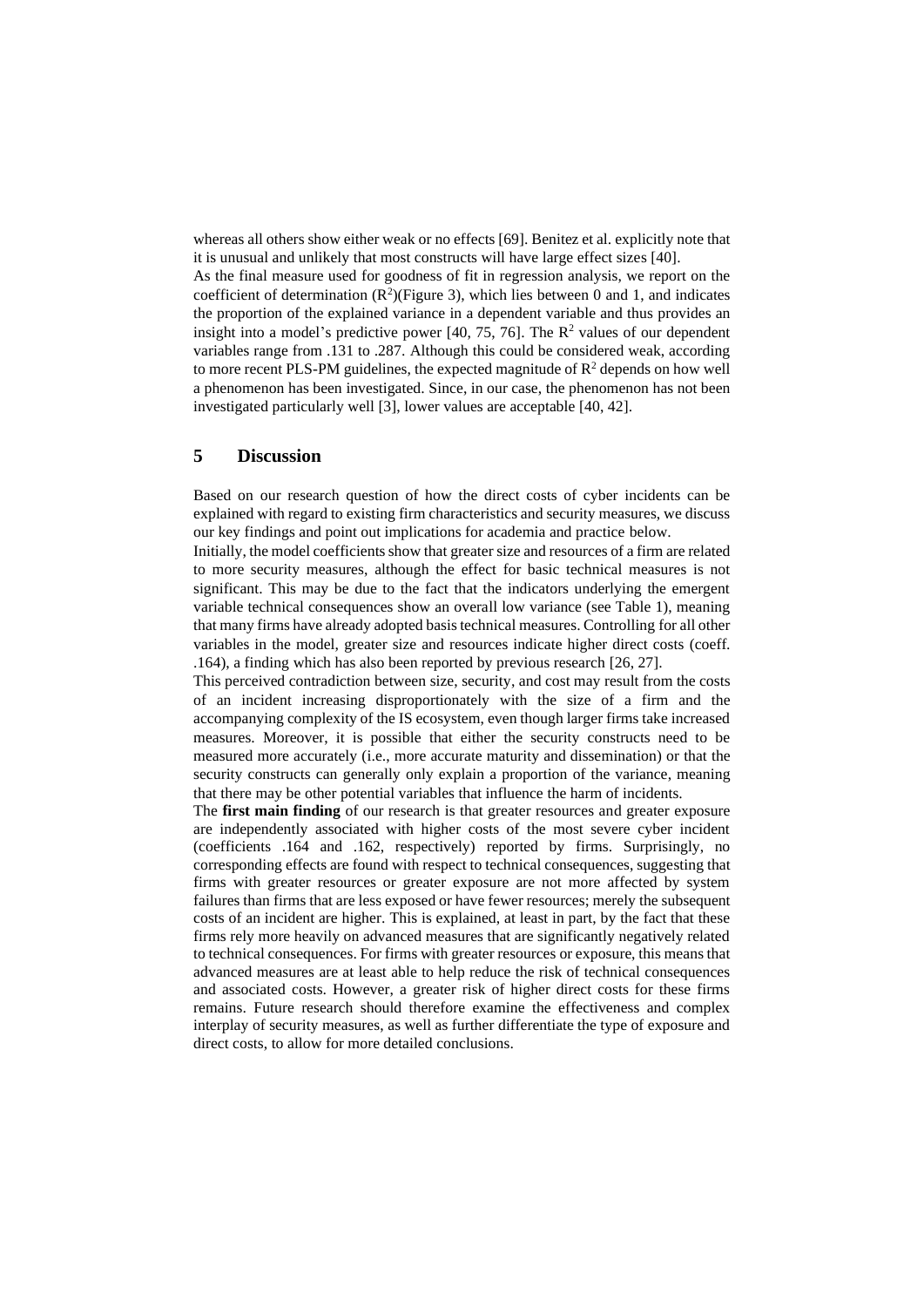The **second finding** shows that greater compliance (i.e., greater risk awareness, more compliant behavior by staff and management, and greater management role modeling) is crucial in relation to the more technical (coeff. .171), organizational (coeff. .320), and advanced security measures (coeff. .373). This points to the importance of binding rules and commitment to IS in the digitally connected world. Interestingly, experience of previous attacks has no independent effect on more advanced security measures. The questions of what higher compliance depends on and whether incidents experienced in the past also play a decisive role in raising IS remain open to future research.

The **third finding** relates to the influence of IS measures on the consequences of cyber incidents. All three latent security variables have a negative effect on technical consequences (technical measures -.116; advanced measures -.270), although the effect of the organizational measures (coeff. -.074) is not significant. Independent effects on the direct costs, on the other hand, are not observable. In practice, this means that particularly the technical and advanced measures can mitigate technical consequences for firms and, and thus, also direct costs. However, questions relating to which individual technical and organizational measures have specific preventative or mitigating effects on particular organizations' systems and processes, as well as the associated costs, remain open to future research.

Direct costs, and this is the **fourth key finding**, are significantly influenced by technical consequences (coeff. .445) within the model. As expected, the greater these are, the higher the direct costs of a cyber incident. A total of 23% of the variance in direct costs  $(R<sup>2</sup>=.230)$  could be explained by the model. This also means that there are other variables, which are not included in the model, that influence direct costs. The comparison of different subsamples provided initial indications as to other relevant variables. The group comparison shows that there are sector-specific differences. Despite less observations relating to the subsample manufacturing  $(N=122)$ , advanced security is unexpectedly affected by previously experienced attacks. In addition, the explained variance for direct costs clearly increases from  $R^2 = 0.230$  to  $R^2 = 0.346$ . If we only consider ransomware attacks (subsample  $N=162$ ), the model shows a stronger influence of basic technical security on technical consequences. Future research should distinguish between different types of attacks in this regard. It is conceivable, for example, that certain types of social engineering attacks cause costs, but no technical consequences, and simply could not have been prevented by certain IS measures, which is suggested by the direct positive effect of exposure to direct costs discussed above.

The **fifth and final finding** relates to the control variable "interviewee," which has a significant effect on all dependent variables within the explanatory model. For example, IT employees rated both the direct costs of an incident and the technical, organizational, and advanced security higher, but the technical consequences lower than non-IT employees. It is unclear whether IT employees tend to report more positively on their own area of responsibility (social desirability), whether they are worse at estimating financial costs, or whether they are simply better informed than non-IT employees because of their thematic proximity. In any case, this means that in future survey studies, the personal characteristics of the interviewees should at least be controlled for.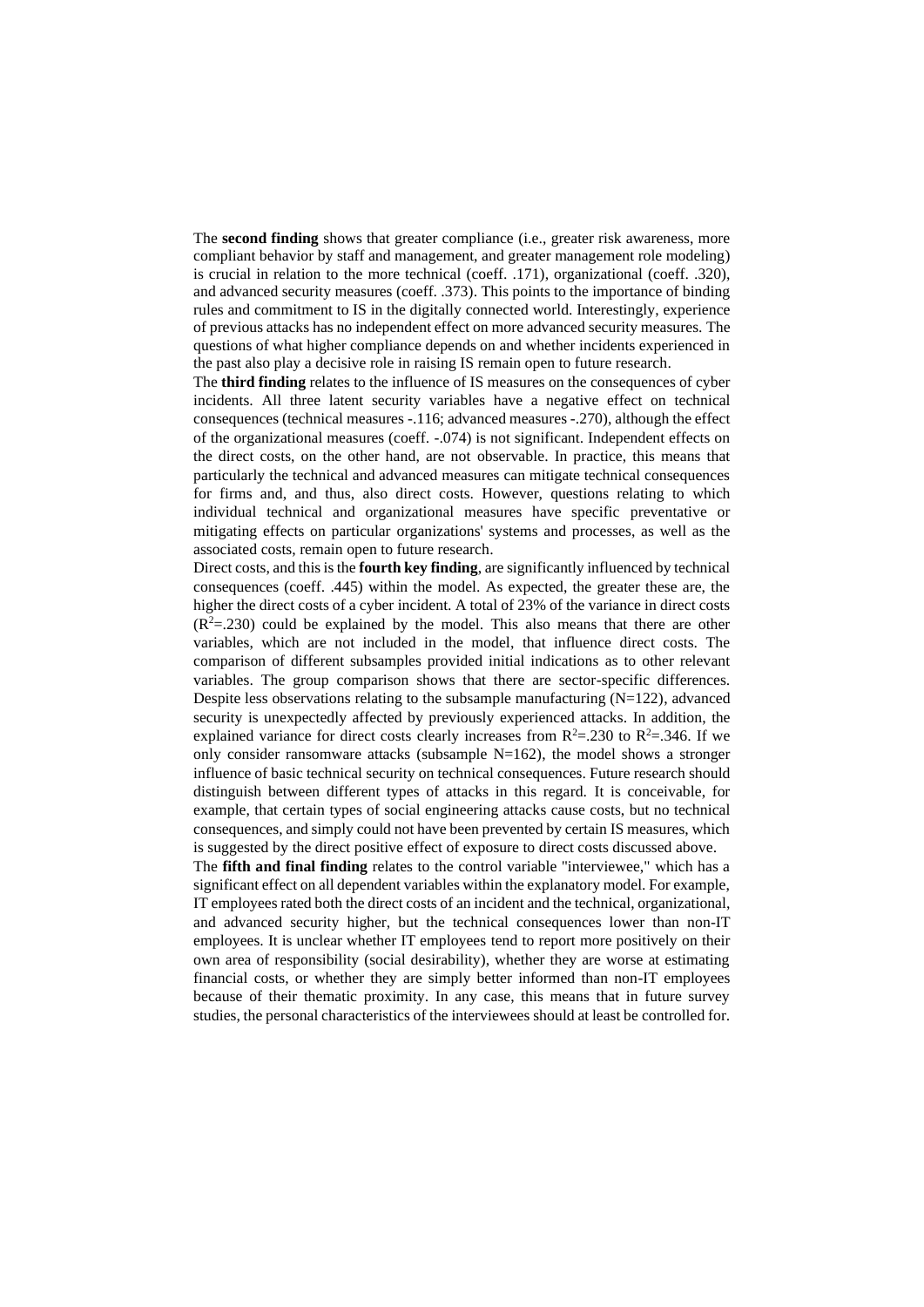#### **6 Limitations**

Given that our study only refers to firms with 10 or more employees in Germany, the results cannot be generalized to firms in other countries. The sample was drawn on the basis of contact data from two commercial databases and not directly from the population. Although we found no evidence of systematic bias, firms not included in these databases were thereby also not included in our sample (coverage problem). As with other survey studies, the possibility of self-report bias should be noted. In addition, we retrospectively interviewed only one individual from each firm and the interviews were also limited in terms of complexity due to time constraints. The data was collected in 2018/2019. The events that have occurred in the meantime, such as the COVID-19 pandemic and the associated developments, have possibly led to a changed IS situation. However, since we do not focus on the analysis of specific amounts of costs nor on specific behavioral aspects of individuals, but instead on structural links of latent variables on an organizational level, we assume that even in a pandemic, the fundamental causal relationships of IS have not changed entirely. In addition, no other representative data of comparable scope and detail is available. Given the lack of a consistent theoretical basis for this research subject, we also note that our study is exploratory in nature. The lack of consistent theoretical guidance [35], as well as hardly any comparable empirical literature on this topic [3], can be cited as reasons why our model shows primarily low to medium  $\mathbb{R}^2$  and path coefficient measures [40, 42].

#### **7 Conclusion**

In this paper, we empirically analyzed how the direct costs of cyber incidents can be explained when considering firm characteristics and existing IS measures. We followed an explorative approach based on the causal IS risk models proposed by Cohen et al. [39] and Woods & Böhme [3], as well as partial least squares path modeling to analyze our survey dataset of 5,000 German firms and to identify structural links between attacks, exposure, security, and harm. Our analysis demonstrated that the direct costs resulting from cyber incidents depend on both the resources and exposure of the firms, as well as on the technical consequences related to the incident. The technical consequences, in turn, depend on and can be reduced by the existing basic technical and advanced security measures. We found that firms with greater compliance were more likely to protect themselves with basic technical and advanced measures compared to others and were thus able to minimize the technical consequences and associated costs of incidents.

Although our research has provided novel and significant insights into the direct costs of cyber incidents, we encourage validation of our findings based on other empirical data. As our research has shown that IS is a highly complex field of research, with numerous variables interacting at the technical, organizational, and human levels, further research is needed to develop and test comprehensive cyber theories explaining the costs of cyber incidents and to identify effective means of protection.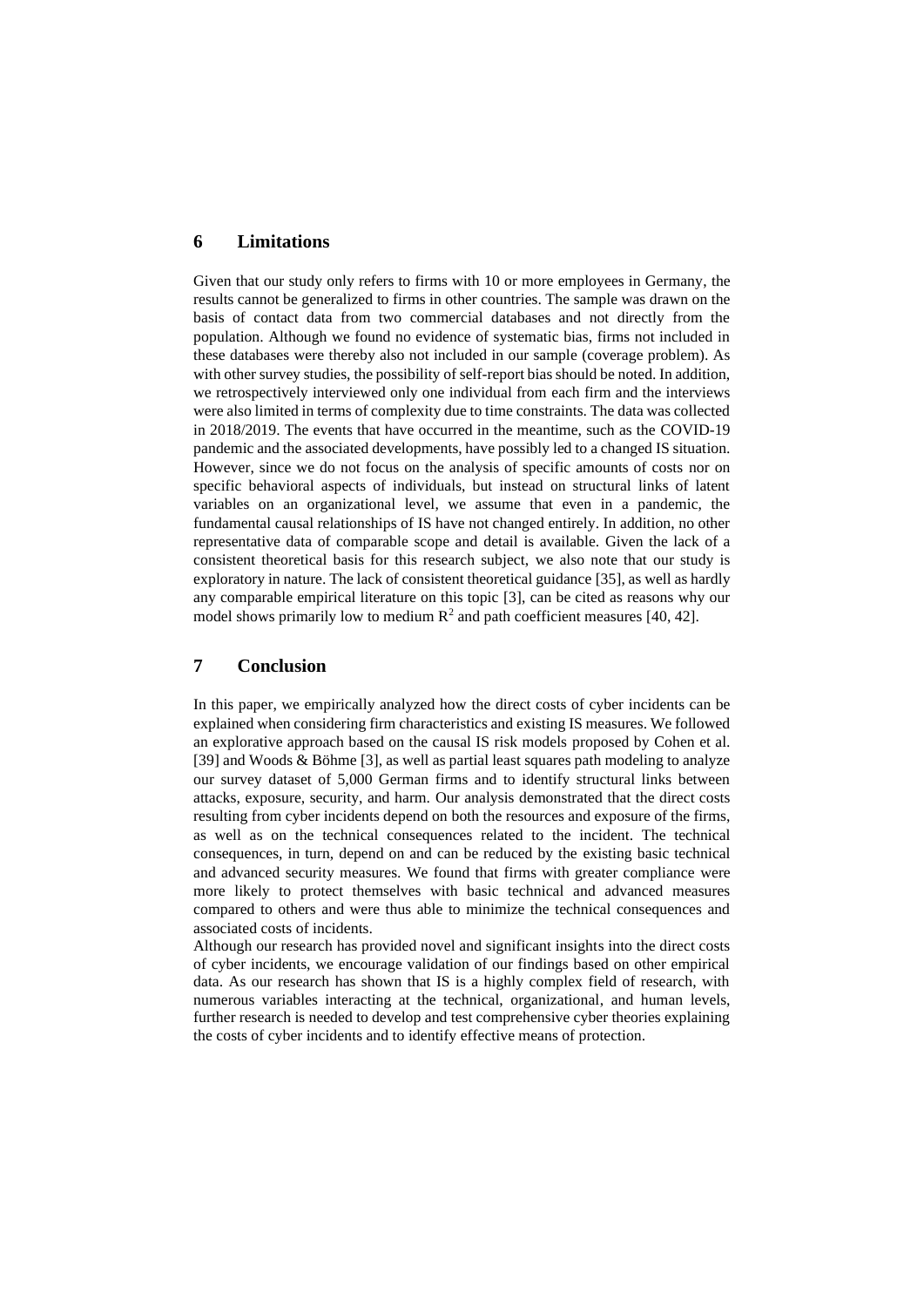### **References**

- 1. Stracqualursi, V., Sands, G. and Saenz, A.: Cyberattack forces major US fuel pipeline to shut down, https://edition.cnn.com/2021/05/08/politics/colonialpipeline-cybersecurity-attack/index.html (Assessed: 28.08.2021)
- 2. Ahlander, J. and Menn, J.: Major ransomware attack against U.S. tech provider forces Swedish store closures, https://www.reuters.com/technology/cyber-attackagainst-us-it-provider-forces-swedish-chain-close-800-stores-2021-07-03/ (Assessed: 28.08.2021)
- 3. Woods, D.W., Böhme, R.: Systematization of Knowledge: Quantifying Cyber Risk. 42nd IEEE Symposium on Security and Privacy (2021)
- 4. Herath, T.C., Herath, H.S.B., D'Arcy, J.: Organizational Adoption of Information Security Solutions. ACM SIGMIS Database for Advances in Information Systems 51, 12–35 (2020)
- 5. Hameed, M.A., Arachchilage, N.A.G.: A Model for the Adoption Process of Information System Security Innovations in Organisations: A Theoretical Perspective. Australasian Conference on Information Systems (2016)
- 6. Herley, C., van Oorschot, P.C.: SoK: Science, Security and the Elusive Goal of Security as a Scientific Pursuit. In: 2017 IEEE Symposium on Security and Privacy (SP), pp. 99–120. IEEE (2017)
- 7. Sen, R., Borle, S.: Estimating the Contextual Risk of Data Breach. An Empirical Approach. J Manag Inf Syst 32, 314–341 (2015)
- 8. Cavusoglu, H., Cavusoglu, H., Son, J.-Y., Benbasat, I.: Institutional pressures in security management: Direct and indirect influences on organizational investment in information security control resources. Inf Manag 52, 385–400 (2015)
- 9. Wolff, J. and Lehr, W.: Degrees of Ignorance About the Costs of Data Breaches: What Policymakers Can and Can't Do About the Lack of Good Empirical Data, https://ssrn.com/abstract=2943867
- 10. Straub, D.W.: Effective IS Security: An Empirical Study. Inf Sys Res 1, 255–276 (1990)
- 11. Tajalizadehkhoob, S., van Goethem, T., Korczyński, M., Noroozian, A., Böhme, R., Moore, T., Joosen, W., van Eeten, M.: Herding Vulnerable Cats. In: Thuraisingham, B., Evans, D., Malkin, T., Xu, D. (eds.) Proceedings of the 2017 ACM SIGSAC Conference on Computer and Communications Security, pp. 553– 567. ACM, New York, NY, USA (2017)
- 12. Edwards, B., Jacobs, J. and Forrest, S.: Risky Business: Assessing Security with External Measurements, http://arxiv.org/pdf/1904.11052v3
- 13. Liu, Y., Sarabi, A., Zhang, J., Naghizadeh, P., Karir, M., Bailey, M., Liu, M.: Cloudy with a Chance of Breach: Forecasting Cyber Security Incidents. In: Proceedings of the 24th USENIX Conference on Security Symposium, pp. 1009– 1024. USENIX Association, USA (2015)
- 14. Biswas, B., Pal, S., Mukhopadhyay, A.: AVICS-Eco Framework: An Approach to Attack Prediction and Vulnerability Assessment in a Cyber Ecosystem. SSRN Journal (2016)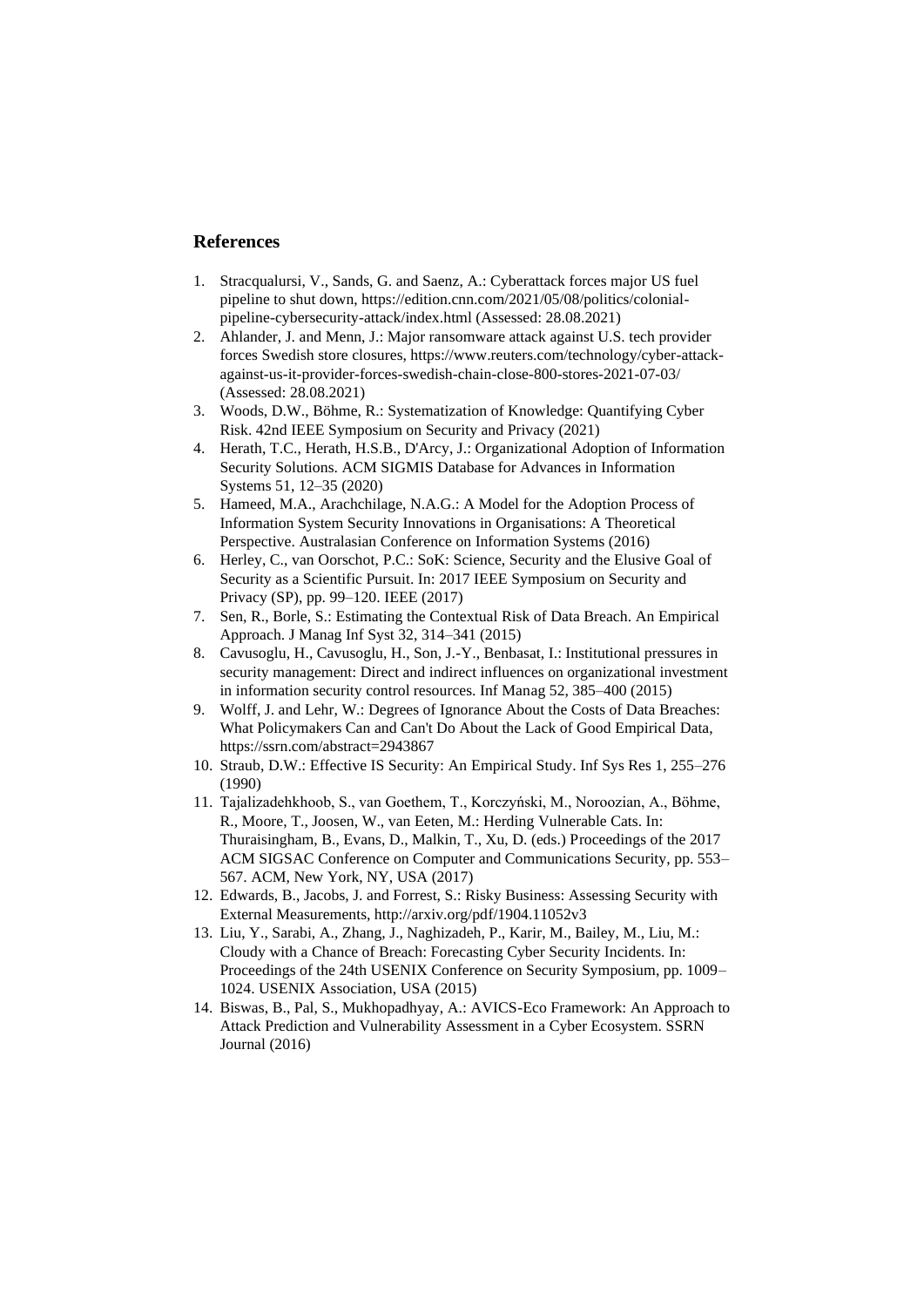- 15. Hall, J.H., Sarkani, S., Mazzuchi, T.A.: Impacts of organizational capabilities in information security. Inf Comput Secur 19, 155–176 (2011)
- 16. McLeod, A., Dolezel, D.: Cyber-analytics: Modeling factors associated with healthcare data breaches. Decis Support Syst 108, 57–68 (2018)
- 17. Aldasoro, I., Gambacorta, L., Giudici, P., Leach, T.: The drivers of cyber risk. BIS Working Papers No 865 (2020)
- 18. Romanosky, S.: Examining the costs and causes of cyber incidents. J Cybersecur 2, 121-135 (2016)
- 19. Paoli, L., Visschers, J., Verstraete, C.: The impact of cybercrime on businesses: a novel conceptual framework and its application to Belgium. Crime Law Soc Chang 70, 397–420 (2018)
- 20. Eling, M., Wirfs, J.: What are the actual costs of cyber risk events? Eur J Oper Res 272, 1109–1119 (2019)
- 21. Riek, M., Böhme, R., Ciere, M., Ganan, C., van Eeten, M.: Estimating the Costs of Consumer-facing Cybercrime. A Tailored Instrument and Representative Data for Six EU Countries. Workshop on the Economics of Information Security (WEIS) (2016)
- 22. Edwards, B., Hofmeyr, S., Forrest, S.: Hype and heavy tails: A closer look at data breaches. J Cybersecur 2, 3–14 (2016)
- 23. Wheatley, S., Maillart, T., Sornette, D.: The extreme risk of personal data breaches and the erosion of privacy. Eur Phys J B 89 (2016)
- 24. Strupczewski, G.: What Is the Worst Scenario? Modeling Extreme Cyber Losses. In: Linsley, P., Shrives, P., Wieczorek-Kosmala, M. (eds.) Multiple Perspectives in Risk and Risk Management, pp. 211–230. Springer International Publishing, Cham (2019)
- 25. Rantala, R.: Cybercrime against Businesses, 2005. Washington DC, USA (2008)
- 26. Richards, K.: Australian business assessment of computer user security. A national survey. Australian Institute of Criminology, Canberra, A.C.T. (2009)
- 27. UK Department for Culture, Media and Sport (DCMS): Cyber Security Breaches Survey 2020, https://assets.publishing.service.gov.uk/government/uploads/system/uploads/attac hment\_data/file/893399/Cyber\_Security\_Breaches\_Survey\_2020\_Statistical\_Rele
- ase\_180620.pdf (Assessed: 30.08.2021) 28. Heitzenrater, C.D., Simpson, A.C.: Policy, statistics and questions: Reflections on UK cyber security disclosures. J Cybersecur 2, 43–56 (2016)
- 29. Gordon, L.A., Loeb, M.P.: Economic aspects of information security: An emerging field of research. Inf Syst Front 8, 335–337 (2006)
- 30. Gordon, L.A., Loeb, M.P.: Budgeting process for information security expenditures. Commun ACM 49, 121–125 (2006)
- 31. Brecht, M., Nowey, T.: A Closer Look at Information Security Costs. In: Böhme, R. (ed.) The Economics of Information Security and Privacy, pp. 3–24. Springer, Berlin (2013)
- 32. Iannacone, M.D., Bridges, R.A.: Quantifiable & comparable evaluations of cyber defensive capabilities: A survey & novel, unified approach. Comput Secur 96, 101907 (2020)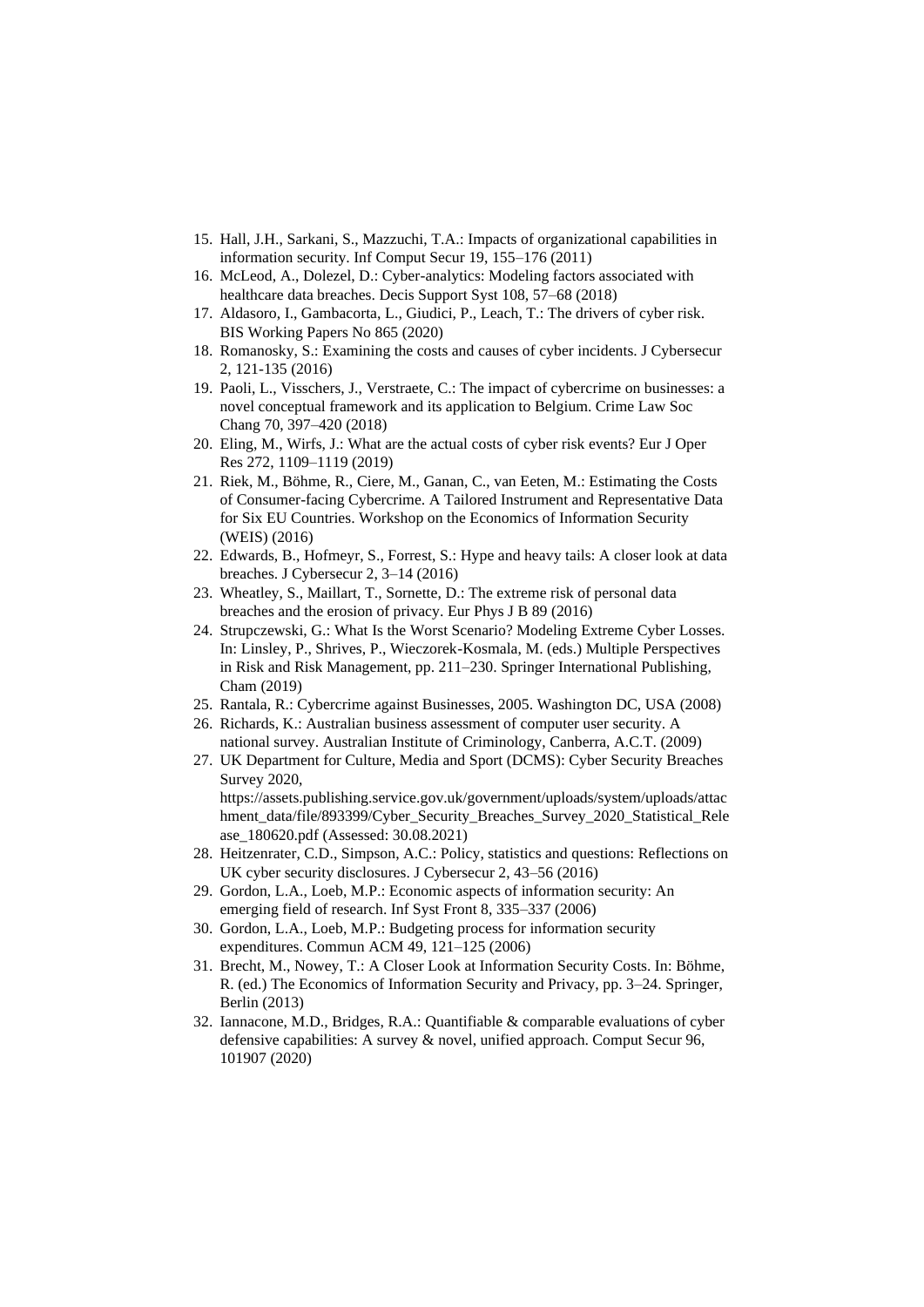- 33. Connolly, L.Y., Borrion, H.: Your Money or Your Business: Decision-Making Processes in Ransomware Attacks. ICIS Proceedings (2020)
- 34. Buil-Gil, D., Lord, N., Barrett, E.: The Dynamics of Business, Cybersecurity and Cyber-victimization: Foregrounding the Internal Guardian in Prevention (Preprint). Preprint; accepted for publication in Victims & Offenders, published by Taylor & Francis. Vict Offender (2020)
- 35. Eling, M.: Cyber risk research in business and actuarial science. Eur. Actuar. J. 10, 303–333 (2020)
- 36. Agrafiotis, I., Nurse, J.R.C., Goldsmith, M., Creese, S., Upton, D.: A taxonomy of cyber-harms. Defining the impacts of cyber-attacks and understanding how they propagate. J Cybersecur 4, 1–15 (2018)
- 37. Kwon, J., Johnson, M.E.: Proactive Versus Reactive Security Investments in the Healthcare Sector. MIS Q 38, 451–471 (2014)
- 38. Hameed, M.A., Arachchilage, N.A.G.: A Conceptual Model for the Organizational Adoption of Information System Security Innovations. In: Security, Privacy, and Forensics Issues in Big Data, pp. 317–339. IGI Global (2020)
- 39. Cohen, F., Phillips, C., Painton Swiler, L., Gaylor, T., Leary, P., Rupley, F., Isler, R.: A cause and effect model of attacks on information systems. Comput Secur 17, 211–221 (1998)
- 40. Benitez, J., Henseler, J., Castillo, A., Schuberth, F.: How to perform and report an impactful analysis using partial least squares: Guidelines for confirmatory and explanatory IS research. Inf Manag 57 (2020)
- 41. Henseler, J.: Bridging Design and Behavioral Research With Variance-Based Structural Equation Modeling. Journal of Advertising 46, 178–192 (2017)
- 42. Hair, J.F., Risher, J.J., Sarstedt, M., Ringle, C.M.: When to use and how to report the results of PLS-SEM. EBR 31, 2–24 (2019)
- 43. Nitzl, C.: The use of partial least squares structural equation modelling (PLS-SEM) in management accounting research: Directions for future theory development. Journal of Accounting Literature 37, 19–35 (2016)
- 44. Henseler, J., Hubona, G., Ray, P.A.: Using PLS path modeling in new technology research: updated guidelines. Industr Mngmnt & Data Systems 116, 2–20 (2016)
- 45. Ringle, C.M., Sarstedt, M., Straub, D.: A Critical Look at the Use of PLS-SEM in MIS Quarterly. MIS Q 36 (2012)
- 46. National Institute of Standards and Technology (NIST): Computer Security Resource Center Glossary, https://csrc.nist.gov/glossary/term/Cyber\_Attack
- 47. European Union Agency for Cybersecurity (ENISA): ENISA overview of cybersecurity and related terminology, https://www.enisa.europa.eu/publications/enisa-position-papers-andopinions/enisa-overview-of-cybersecurity-and-related-terminology
- 48. Eling, M., Schnell, W.: What do we know about cyber risk and cyber risk insurance? The Journal of Risk Finance 17, 474–491 (2016)
- 49. Anderson, R., Barton, C., Böhme, R., Clayton, R., Ganan, C., Grasso, T., Levi, M., Moore, T., Vasek, M.: Measuring the Changing Cost of Cybercrime. The 18th Annual Workshop on the Economics of Information Security (2019)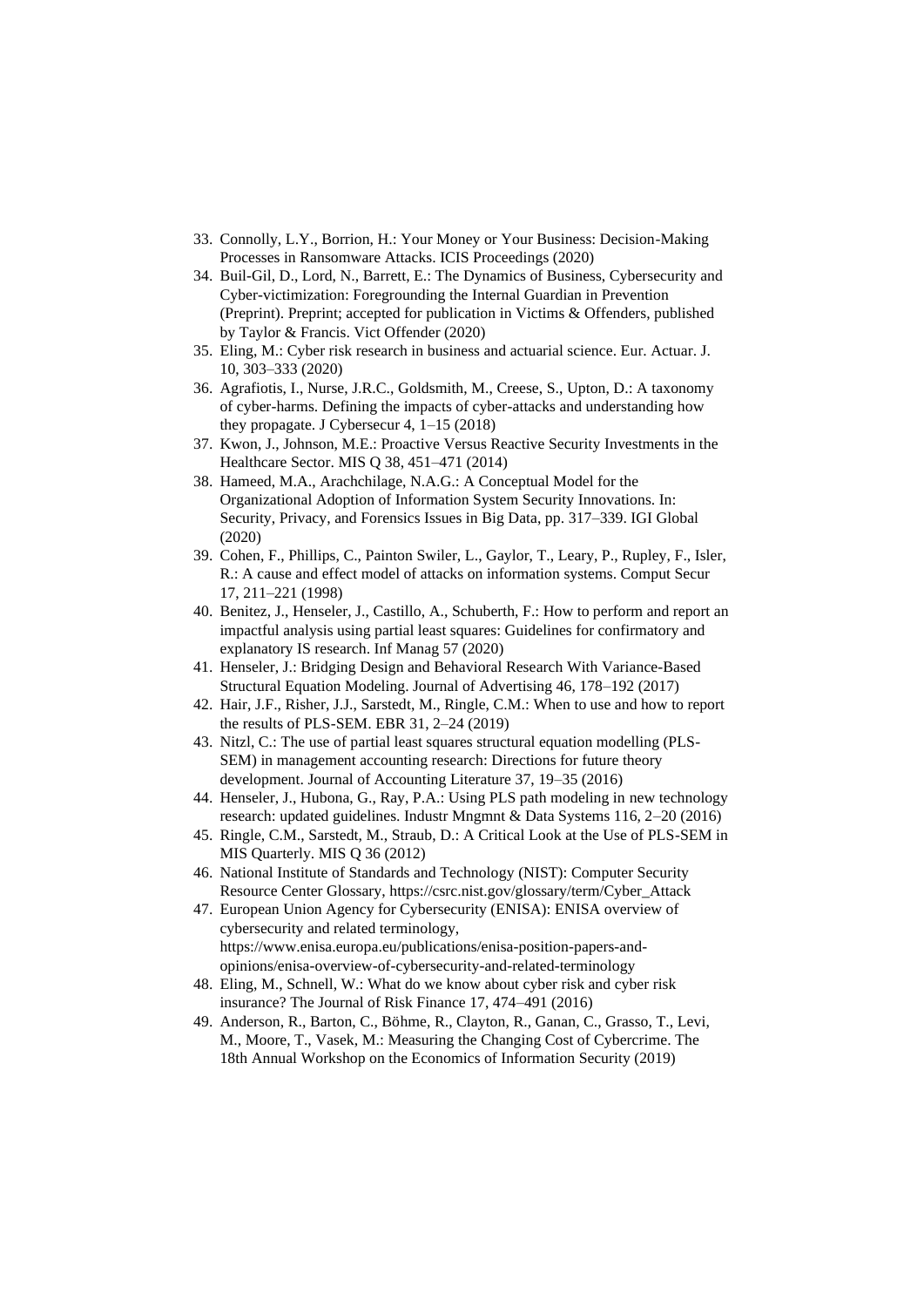- 50. Dreissigacker, A., Skarczinski, B. von, Wollinger, G.R.: Cyber-attacks against companies in Germany. Results of a representative company survey 2018/2019. Hanover (2020)
- 51. Larsen, K. R., Eargle, D. (Eds.): Theories Used in IS Research Wiki, http://IS.TheorizeIt.org
- 52. Dreißigacker, A., Skarczinski, B. von, Wollinger, G.R.: Cyberangriffe gegen Unternehmen in Deutschland. Ergebnisse einer repräsentativen Unternehmensbefragung 2018/2019. Hannover (2020)
- 53. Urbach, N., Ahlemann, F.: Structural Equation Modeling in Information Systems Research Using Partial Least Squares. Journal of Information Technology Theory and Application (JITTA)) 11 (2010)
- 54. Whitman, M., Mattord, H.: Management of Information Security. Cengage Learning, Boston, MA (2013)
- 55. Egelman, S., Harbach, M., Peer, E.: Behavior Ever Follows Intention? In: Kaye, J., Druin, A., Lampe, C., Morris, D., Hourcade, J.P. (eds.) Proceedings of the 2016 CHI Conference on Human Factors in Computing Systems, pp. 5257–5261. ACM, New York, NY, USA (2016)
- 56. Straub, D.W., Goodman, S.E., Baskerville, R.: Framing the information security process in modern society. In: Straub, D.W., Goodman, S.E., Baskerville, R. (eds.) Information security. Policy, processes, and practices, pp. 5–12. M. E. Sharpe, Armonk, NY (2008)
- 57. Rosner, M.M.: Economic Determinants of Organizational Innovation. Administrative Science Quarterly 12, 614–625 (1968)
- 58. Choudhury, A.S., Kwon, J.: A study of the effect of regulations on different types of information security breaches across different business sectors. PACIS 2016 Proceedings 73 (2016)
- 59. Hsu, C., Lee, J.-N., Straub, D.W.: Institutional Influences on Information Systems Security Innovations. Inf Sys Res 23, 918–939 (2012)
- 60. Kankanhalli, A., Teo, H.-H., Tan, B.C., Wei, K.-K.: An integrative study of information systems security effectiveness. Int J Inf Manag Sci 23, 139–154 (2003)
- 61. Skarczinski, B.S. von, Boll, L., Teuteberg, F.: Understanding the adoption of cyber insurance for residual risks - An empirical large-scale survey on organizational factors of the demand side. ECIS Proceedings (2021)
- 62. D'Costa-Alphonso, M.-M., Lane, M.: The Adoption of Single Sign-On and Multifactor Authentication in Organisations. A Critical Evaluation Using TOE Framework. Issues in Informing Science & Information Technology 7 (2010)
- 63. Shackelford, S.J.: Should your firm invest in cyber risk insurance? Business Horizons 55, 349–356 (2012)
- 64. Rountree, D.: Organizational and Operational Security. In: Security for Microsoft Windows System Administrators, pp. 135–159. Elsevier (2011)
- 65. Bilodeau, H., Lari, M., Uhrbach, M.: Cyber security and cybercrime challenges of Canadian businesses, 2017. The Canadian Centre for Justice Statistics, Ottawa (2019)